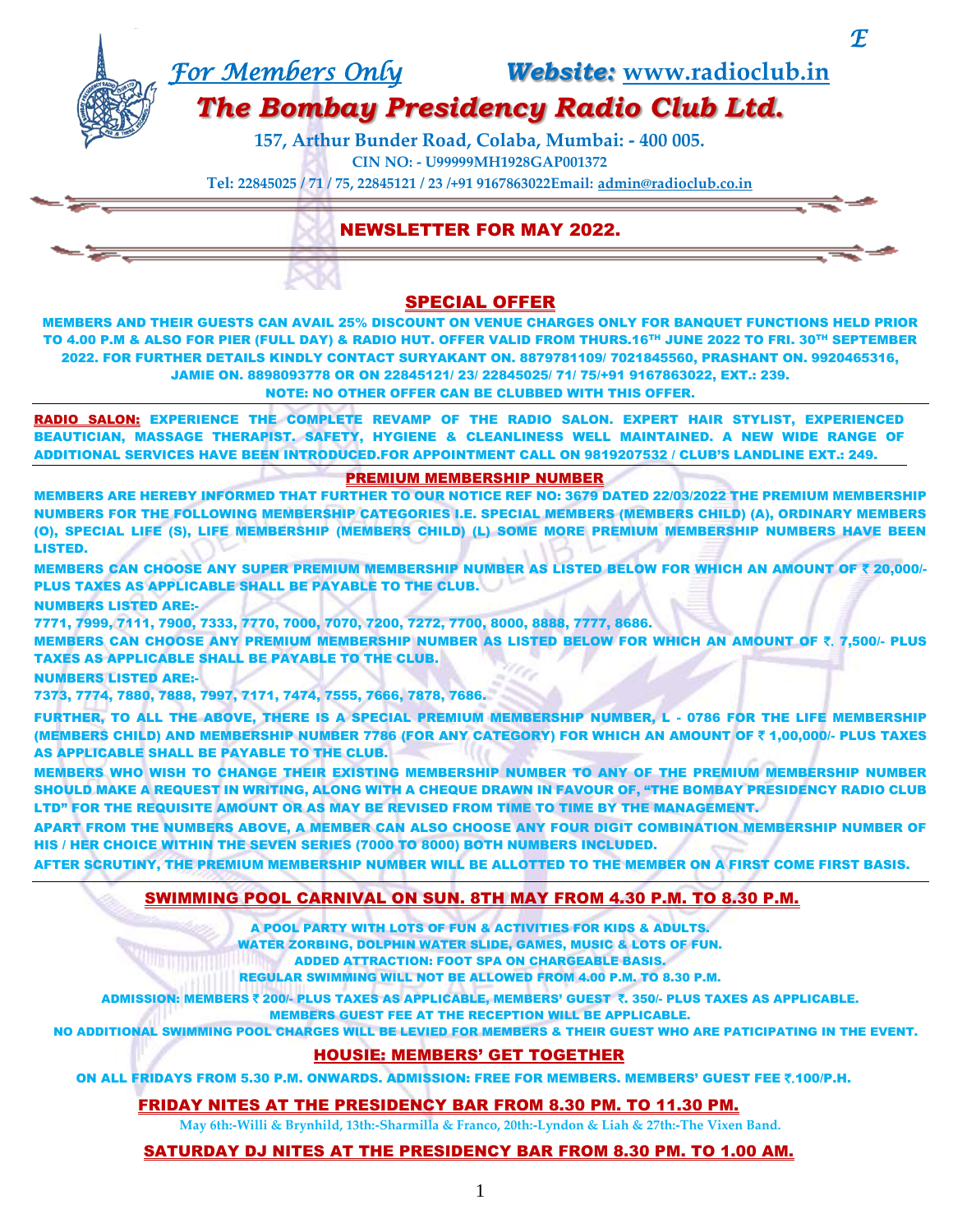BOLLYWOOD UNPLUGGED NITE WITH SINGER ZAMAAN AT THE PRESIDENCY BAR ON WED. 11TH MAY FROM 8.00 PM. TO 11.00 PM. Î

# BOHRI FOOD FESTIVAL FROM FRI. 6TH MAY 2022 TO SUN. 22ND MAY 2022 FOR LUNCH & DINNER AT ALL VENUES AND ALSO FOR TAKEAWAYS/ DELIVERY ORDERS

A-LA-CARTE MENU: - CHEESE CORN PATTI SAMOSA, VEG. SHAMMI KEBAB, CHICKEN BAIDA ROTI, MINT CHICKEN KEBAB, MUTTON HALEEM KEBAB, KAJUN CHICKEN, MUTTON KHICHDA, MUTTON KHEEMA MASALA WITH CHICKEN DRUMS, NALLI NIHARI, PAYA MASALA, DUM ALOO & VEGETABLE BIRYANI WITH RAITA, KHEEMA PULAV, BHUNA GOSHT BIRYANI WITH RAITA, KHUBANI KA MEETHA & MANGO PHIRNI. MENU SUBJECT TO CHANGE. CATERING BY: CULINARY FOOD & BEVERAGE PVT. LTD.

#### MOTHER'S DAY SPECIAL BUFFET LUNCH AT THE PATIO/ SIT-OUT AREA / HARBOUR VIEW & PRESIDENCY BAR ON SUN. 8TH MAY FROM 12.30 PM. ONWARDS.

BUFFET LUNCH: MEMBERS ₹. 500/- P.H. (PLUS TAXES AS APPLICABLE). MEMBERS' GUEST ₹. 600/- P.H. (PLUS TAXES AS APPLICABLE) & MEMBERS' GUEST FEES WILL BE AS APPLICABLE.

MENU: VEG. CORIANDER SOUP, POTATO SALAD WITH MUSTARD MAYO, KHIMCHI SALAD, BLACK PEPPER BROCCOLI, JALAPENO CHEESE BALLS, CHICKEN LEMON GRASS KEBAB, KAJU SPICED BBQ LAMB, GINGER CHICKEN, GRILLED FISH IN LEMON BUTTER GARLIC SAUCE, MINCED MEAT LASAGNA, MIX VEG BABY CORN MUSHROOM IN SCHEZWAN SAUCE, COTTAGE CHEESE STEAKS WITH PAPRIKA SAUCE, ASSORTED BREADS, VEG. TEPPAN SOBA NOODLES, VEG FRIED RICE, CHICKEN KOREAN FRIED RICE, MANGO CHEESE CAKE, CHOCOLATE DUTCH TRUFFLE CAKE & CRISPY HONEY NOODLES WITH VANILLA ICE CREAM.

THE BUFFET WILL BE PLACED AT THE PATIO & MEMBERS WILL HAVE THE OPTION OF DINING AT THE PATIO/ SIT-OUT AREA & HARBOUR VIEW. THE BUFFET WILL ALSO BE PLACED AT THE RADIO ROOM AS AN EXTENDED FACILITY OF THE PRESIDENCY BAR. LUNCH COUPONS AVAILABLE AT THE CATERING OFFICE. KINDLY BOOK IN ADVANCE TO AVOID DISAPPOINTMENT.

#### MENU SUBJECT TO CHANGE. CATERING BY: - CULINARY FOOD & BEVERAGE PVT. LTD.

# MANGO MANIA FESTIVAL UPTO TUE. 31ST MAY 2022 FOR LUNCH & DINNER AT ALL VENUES

A-LA-CARTE MENU: - AAM PANNA, KACCHE KAIRI AUR DAL KE SAMOSA, ALPHONSO AAMRAS, MANGO LASSI, FRESH MANGOES WITH VANILLA ICE CREAM, MANGO KULFI, MANGO CHEESE CAKE, MANGO PHIRNI & RADIO MANGO TANGO SUNDAE. MENU SUBJECT TO CHANGE. CATERING BY: CULINARY FOOD & BEVERAGE PVT. LTD

# GET TOGETHER OF SENIOR MEMBERS' GROUP (REGISTERED MEMBERS ONLY) AT THE PRESIDENCY LOUNGE ON TUE. 24TH MAY FROM 6.00 P.M. ONWARDS

REGISTRATION 6 P.M. FOLLOWED BY CAKE CUTTING & COMPLIMENTARY SNACKS.

A SPECIAL GAME "A MINUTE TO WIN IT" HAS BEEN ORGANISED FOR THE SENIOR MEMBERS. FOLLOWED BY CONTRIBUTORY DINNER

FOR SENIOR MEMBERS' GROUP MEMBERS' ₹. 150/- P.H.(PLUS TAXES AS APPLICABLE)

FOR RADIO CLUB MEMBERS ₹. 300/- P.H. (PLUS TAXES AS APPLICABLE) & MEMBERS' GUESTS ₹. 500/- P.H. (PLUS TAXES AS APPLICABLE)

DINNER MENU: - CREAM OF TOMATO SOUP WITH CRUMBS, NUTTY BUDDY SALAD, LASOONI PALAK, PANEER LAZEEZ, MURGH MAKKHANWALA, ASST. BABY ROTIS, PEAS PULAO, DAL TADKA, DAHI VADA, CHOCOLATE MUD PIE & MALAI KULFI.

# RADIO CLUB'S SENIOR MEMBERS' GROUP

BE A PART OF OUR SENIOR MEMBERS' GROUP AND HAVE THE OPPORTUNITY TO INTERACT WITH EACH OTHER. CONFIRM YOUR REGISTRATION AT THE EARLIEST AND BE PROUD OF JOINING THIS EXTENDED FAMILY, TO ENJOY VARIOUS ENTERTAINMENT EVENTS ORGANIZED EVERY MONTH.

NEW REGISTRATIONS ARE OPEN FOR THE PERIOD 01/01/2022 TO 31/12/2022 FOR SENIOR MEMBERS 60 YEARS AND ABOVE AND THEIR SPOUSES BY PAYING ANNUAL SUBSCRIPTION  $\bar{\tau}$  400/- P.H. (PLUS TAXES AS APPLICABLE).

# "RADIO WINE CLUB"

"RADIO WINE CLUB" HAS BEEN INTRODUCED WHERE ONCE A MONTH, A SESSION WILL BE HELD BY DIFFERENT WINE COMPANIES FOR WINE TASTING, WINE APPRECIATION, KNOWLEDGE OF WINE MAKING & SALES PROMOTIONS OF DIFFERENT KINDS OF WINES, ONLY FOR REGISTERED MEMBERS OF THIS WINE CLUB. **ONLY FOR THOSE MEMBERS ABOVE 21 YEARS OF AGE.** 

THE CHARGES FOR MEMBERSHIP, VALID UPTO 31ST DEC. 2022, IS ₹. 700/- P.H. (PLUS TAXES AS APPLICABLE) THE CHARGES FOR UNREGISTERED MEMBERS, IS ₹. 200/- P.H. (PLUS TAXES AS APPLICABLE) PER SESSION THE CHARGES FOR MEMBERS' GUESTS IS ₹. 300/- P.H. (PLUS TAXES AS APPLICABLE) PER SESSION IN ADDITION TO USUAL RECEPTION GUEST FEES AS APPLICABLE. FORMS ARE AVAILABLE AT THE RECEPTION DESK. FOR REGISTRATION & DETAILS KINDLY CONTACT, FATIMA ON EXT. 250.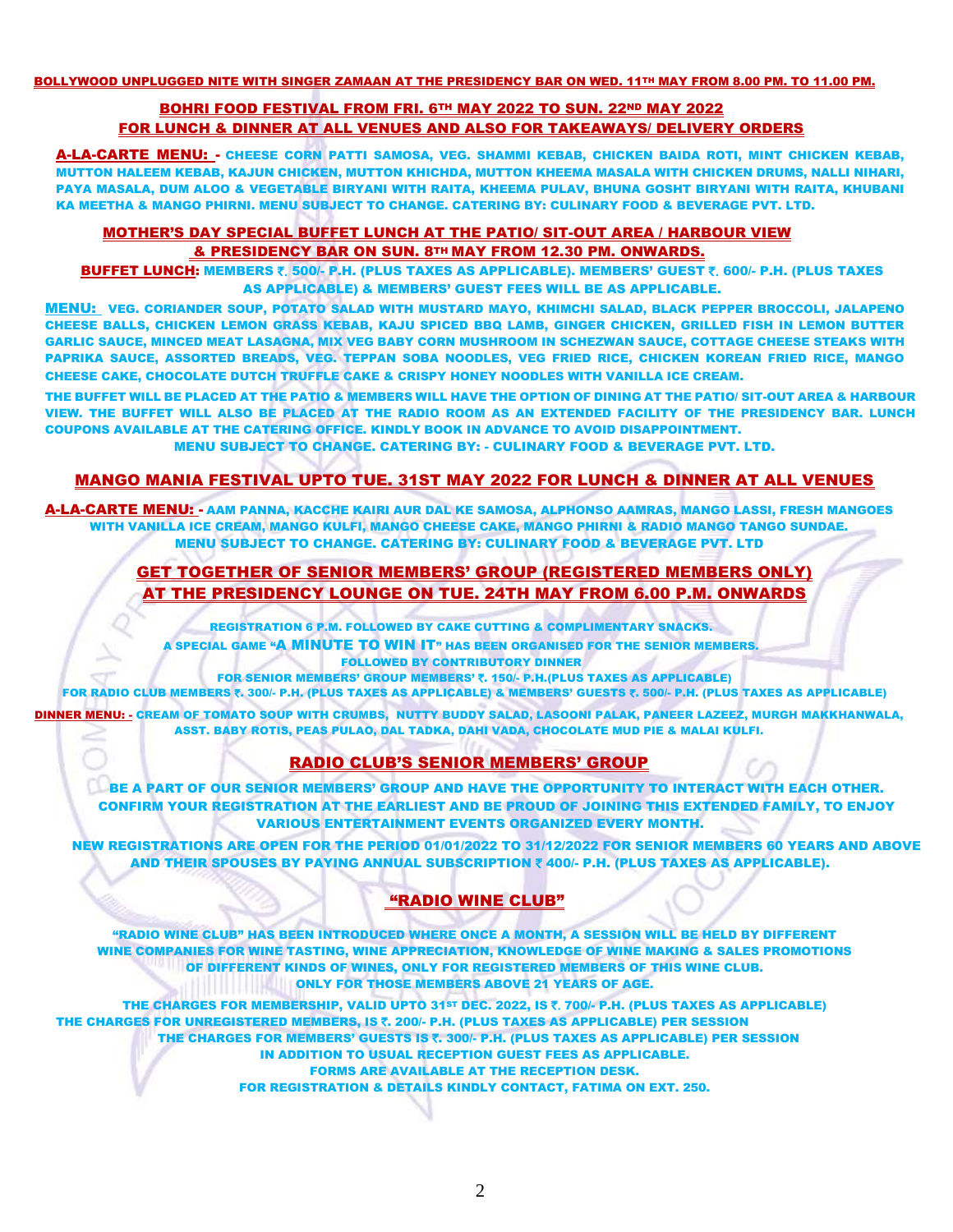# IPL 2022 – UPTO SUN. 29TH MAY.

COME AND WATCH CRICKET'S BIGGEST BONANZA LIVE. SEE THE GAME'S TOP PLAYERS AND TEAMS IN ACTION AS THEY BATTLE EACH OTHER FOR THE HIGHEST PRIZE MONEY AND THE COVETED TITLE.

ENJOY ALL IPL MATCHES ON THE LARGE SCREEN. AT THE PRESIDENCY BAR, DURING THE BAR TIMINGS. KINDLY ASK SERVICE STAFF FOR DETAILS OF THE SEVERAL BAR PROMOTIONS AND FEAST ON THE SPECIAL FOOD FESTIVAL MENUS. CLICK A SELFIE AT THE IPL PHOTO BOOTH FOR KEEP SAKE. THE FINALS ON SUNDAY 29TH MAY FROM 7:30 PM ONWARDS WILL ALSO BE SCREENED AT THE PARADISE LOUNGE ON LARGE SCREEN.

#### MEMBERS' ANNUAL RUMMY TOURNAMENT FROM MON. 6TH JUNE TO SAT. 11TH JUNE, 2022

TOURNAMENT IS OPEN FOR RADIO CLUB MEMBERS ONLY.

ADMISSION: - 21 CARDS  $\bar{\tau}$ . 300/-, 13 CARDS  $\bar{\tau}$ . 300/-, BOTH THE TOURNAMENTS  $\bar{\tau}$ . 500/- PLUS TAXES AS APPLICABLE. LAST DATE FOR RECEIVING ENTRIES MON. 30TH MAY. IF ADEQUATE ENTRIES ARE RECEIVED, THEN ENTRY FOR THE TOURNAMENT WILL CLOSE EARLIER. CONTACT CARD MARKERS FOR REGISTRATION.REGISTER IN ADVANCE TO AVOID DISAPPOINTMENT.

#### MEMBERS ANNUAL BILLIARDS, SNOOKER AND SKITTLES TOURNAMENT AND OPEN POOL TOURNAMENT

TOURNAMENT COMMENCES FROM MON.13TH JUNE 2022. LAST DATE FOR RECEIVING ENTRIES THURS. 26TH MAY TILL 5.00 PM. ADMISSION: ₹. 250 /- PLUS TAXES AS APPLICABLE PER EVENT.

ENTRY FORMS ARE AVAILABLE AT THE RECEPTION & WITH THE MARKERS. TOURNAMENT IS OPEN FOR RADIO CLUB MEMBERS ONLY. MEMBERS' GUESTS, SHORT-TERM, TEMPORARY & RECIPROCAL MEMBERS ARE NOT PERMITTED TO PARTICIPATE IN THE TOURNAMENT.

#### MEMBERS CAN NOW HAVE THEIR KITTY PARTIES & CORPORATE MEETS (MON TO FRI) OVER THE SET LUNCH MENU VEG ₹ 400/- P.H. PLUS TAXES AS APPLICABLE & NON VEG ₹ 500/- P.H. PLUS TAXES AS APPLICABLE AT THE HARBOUR VIEW / PRESIDENCY BAR ONLY.

Set Lunch Menu: - SOUP (ANY 1) :- CREAM OF TOMATO, CREAM OF MUSHROOM, SWEET CORN VEG & VEG MANCHOW SOUP. STARTER (ANY 2):- VEG: PANEER PAPDI, HARA BHARA KABAB, PANEER PUDINA KABAB, KUNG PAO PANEER, VEG SPRING ROLL, ONION PANCAKES, VEG WONTON, CHOW CHU POTATOES, CRISPY POTATO SKINS & MESSY FRIES. NON VEG: BLACK PEPPER CHICKEN, CHICKEN TIKKA, PEPPER CHICKEN, GIN CHICKEN, CHICKEN SEEKH, FISH FINGERS, HAKKA FISH & FISH KOLIWADA. MAIN COURSE (ANY 1):- VEG: BUTTER PANEER MASALA WITH 2 ROTI'S, VEG BIRYANI WITH RAITA, VEG FRIED RICE WITH VEG SHANGHAI, PENNE PASTA WITH VEGGIES IN CREAMY TOMATO SAUCE & GARLIC ROLL, BAKED VEGETABLE AU GRATIN. NON VEG: CHICKEN TANDOORI MASALA WITH 2 ROTI'S, CHICKEN BIRYANI WITH RAITA, EGG FRIED RICE WITH CHICKEN SHANGHAI, GRILLED CHICKEN PEPPER SAUCE, GRILLED FISH MUSTARD SAUCE. DESSERT (ANY 1) CHOICE OF ICE CREAM, KULFI & RADIO SUNDAE.

THE SET LUNCH MENU WILL ONLY BE AVAILABLE IF ALL PERSONS ON THE TABLE ARE OPTING FOR THE SET LUNCH MENU. ADDITIONAL SET LUNCH MENUS TO BE INTRODUCED SHORTLY CHECK WITH SERVICE STAFF FOR DETAILS. NO PARCEL OF LEFT OVER FOOD/ TAKE AWAY IS PERMITTED. THE ABOVE MENU IS AVAILABLE UPTO THRUS. 30TH JUNE 2022.

# FUN TRIP TO THAILAND ON 20TH MAY,2022

ESPECIALLY FOR RADIO CLUB MEMBERS/ GUEST AND SENIOR CITIZENS. 8N/9D TRIP COVERING PHUKET/3N, PATTAYA/2N, BANGKOK/3N. ALL INCLUSIVE PACKAGE AT INR. 75000/- P.H. ON TWIN SHARE INCLUDING AIR FARE/HOTELS/ ALL MEALS/ALL

SIGHTSEEING/TRANSFERS/ INSURANCE/TAXES.

BOOK EARLY TO AVOID DISAPPOINTMENT .LAST DATE FOR BOOKING 12/5/2022. FOR FURTHER ENQUIRIES CALL RAJSHRI – 7710040751.

#### SPORTS NEWS

RADIO TURF: FOR SPORTS ACTIVITIES SUCH AS: CRICKET, FOOTBALL BASKETBALL, VOLLEYBALL, THROW BALL, AIR BADMINTON ETC, AT RADIO TURF. FOR REGISTRATION & DETAILS CONTACT MR. IRFAN KAJIYANI ON 9004894273.

BILLIARDS, SNOOKER & POOL: COACHING CLASSES FOR MEMBERS AND MEMBERS CHILDREN CONTACT MARKER GOVIND RATHOD ON 9082363608. TIMING: 1.30 P.M. TO 5.30 P.M. ONE HOUR SLOT.MEMBERS WISHING TO AVAIL THIS

FACILITY CAN CHOOSE THEIR ONE – HOUR COACHING THRICE A WEEK MONDAYS, WEDNESDAYS, FRIDAYS OR TUESDAYS, THURSDAYS AND SATURDAYS COACHING FEES ₹ 700 /- P.M PLUS TAXES AS APPLICABLE PLUS USUAL TABLE CHARGES APPLICABLE.

SWIMMING COACHING CLASSES BY MR. AJIT SINGH, FOR CHILDREN AGED BETWEEN 4 TO 10 YEARS. FOR REGISTRATION & DETAILS CONTACT MRS. AMRITA MEHROTRA ON. : 8879087550.

ADVANCE SWIMMING COACHING CLASSES BY MR. TEJAS PATHARE OF WATER RHYTHM ACADEMY FOR CHILDREN FROM MONDAY TO FRIDAY – 6.30 P.M. TO 8.00 P.M. FOR REGISTRATION AND DETAILS CONTACT MRS. AMRITA MEHROTRA ON 8879087550.

SWIMMING COACHING CLASSES BY MR. PANDURANG KAMBLE FOR ADULT MEMBERS FROM WEDNESDAY TO SUNDAY MORNINGS 9.30 AM TO 10.30 AM. REVISION OF SWIMMING COACHING CLASSES BY MR. PANDURANG KAMBLE FOR MEMBERS CHILDREN FROM WEDNESDAY TO SUNDAY MORNINGS FROM 9.30 AM TO 10.30 AM AND ON THURSDAY, FRIDAY AND SATURDAY EVENINGS FROM 5.00PM TO 7.00 PM. COACHING FOR ADULT MEMBERS ₹ 1500/- P.M. AND MEMBERS CHILDREN ₹ 1000/- P.M. PLUS TAXES AS APPLICABLE. SWIMMING POOL CHARGES AS APPLICABLE TO BOTH. REGISTER AT THE SWIMMING POOL HELP DESK.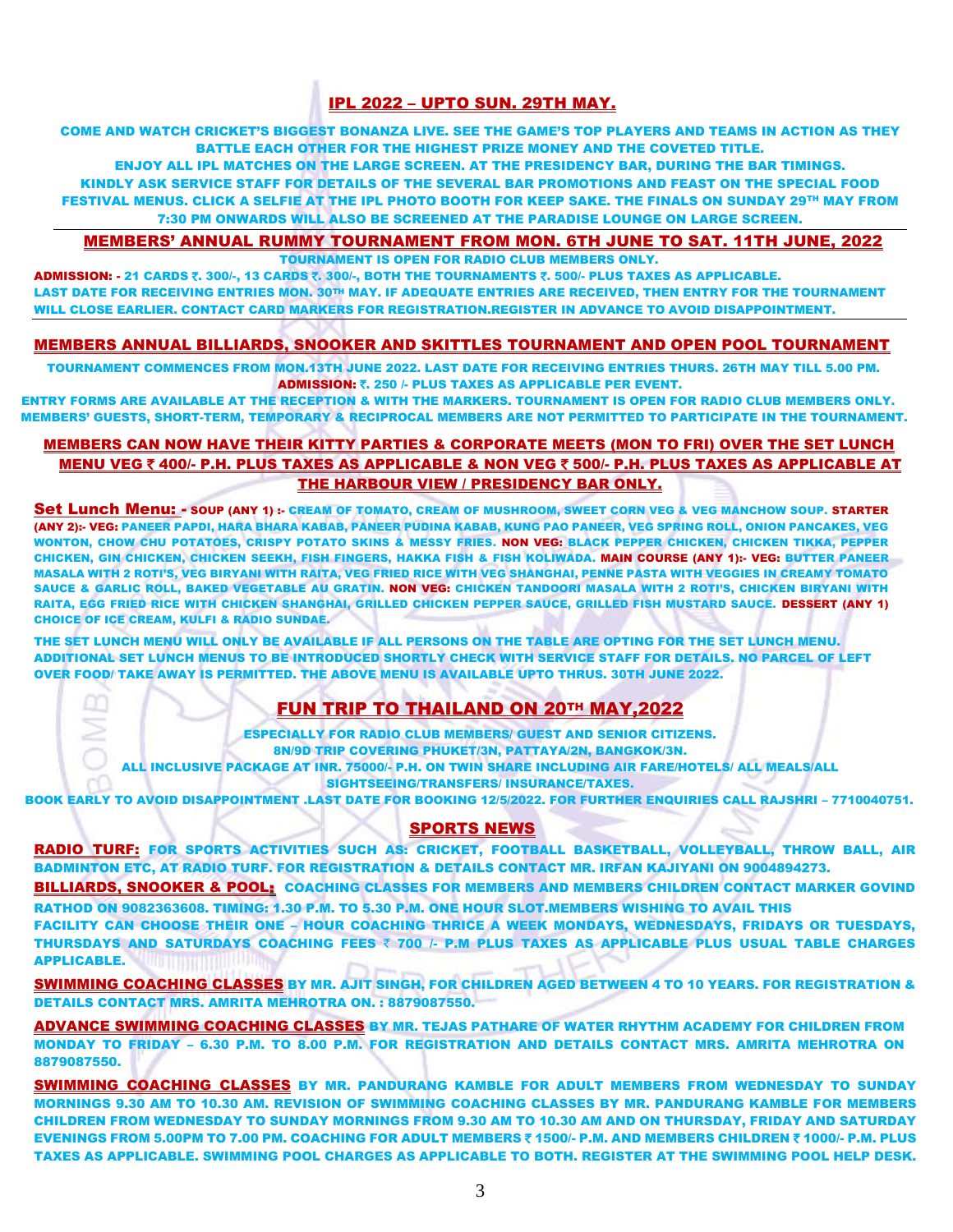CRICKET: MEMBERS INTERESTED IN REPRESENTING RADIO CLUB, CONTACT ADITYA SHIRODKAR ON 9167127669 OR RYAN RODRIGUES ON 7738422678.

TABLE TENNIS & CHESS: RACKETS, T.T BALLS & CHESS SETS ARE AVAILABLE AT RECEPTION COUNTER. KINDLY ENSURE THAT THE SAME IS RETURNED TO RECEPTION STAFF FAILING WHICH THE COST WOULD BE DEBITED TO THE MEMBER AS INFORMED BY THE STAFF. THE SPORTS ROOM KEYS ARE AVAILABLE WITH THE SECURITY.

YOGA CLASSES: ON EVERY MONDAYS, WEDNESDAYS & FRIDAYS FROM 7.00 PM. TO 8.00 PM. FOR REGISTRATION & DETAILS KINDLY, CONTACT MS. BELLA ON 98198 28963.

BADMINTON COURT: THE BADMINTON COURT WILL REMAIN SHUT DUE TO SCHEDULED MAINTENANCE WORK UNTIL FURTHER NOTICE.

#### RESUMPTION OF DANCE CLASSES

DANCE YOUR WAY TO HEALTH AND HAPPINESS: - DANCES THAT WILL BE TAUGHT ARE LATIN AMERICAN, CHA CHA CHA, RUMBA SAMBA, ROCK & ROLL, BALLROOM, FOXTROT, WALTZ, DISCO – LINE DANCING, FOLK DANCING.TIMING – 6.00 P.M. TO 7.00 P.M. ON FRIDAYS. FEES 2000/- PER MONTH FOR 4 CLASSES. DE STRESS THROUGH DANCE. PHONE:- 9821011921 ROHINTON MASTER. DANCING HELPS IN CO-ORDINATION AND MEMORY – INSTILS GRACE,HELPS TO LOOSE WEIGHT AND UPLIFTS THE SPIRIT.

# MODES FOR ONLINE PAYMENT

VIA MOBILE APP / WEBSITE: [WWW.RADIOCLUB.IN](http://www.radioclub.in/)  GO TO "PAY BILLS" TAB. SELECT 'STATE BANK OF INDIA' OPTION. NEXT CLICK ON PAY NOW. FOLLOW THE PAYMENT PROCEDURE FOR THE PAYMENT.

BANK DETAILS FOR NEFT / RTGS / IMPS DETAILS:

 Beneficiary Name: The Bombay Presidency Radio Club Limited. Bank Name: HDFC BANK Account No: 00852300000028 Type of Account: Current Account Branch : SBS Road, COLABA IFSC CODE NO: HDFC0000085

 Beneficiary Name: The Bombay Presidency Radio Club Limited Bank Name: State Bank of India Account No: 00000035336905759 Type of Account: Current Account Branch : Madam Cama Road (08586) IFSC CODE NO: SBIN0008586

#### ADDITIONAL ONLINE FACILITY

LINK: - <https://radioclubportal.in/> IS PROVIDED TO THE MEMBERS VIA SMS FROM BP-BPRCL AFTER THEIR MONTHLY STATEMENT IS GENERATED EVERY MONTH ALONG WITH THE OUTSTANDING AMOUNT & DUE DATE. THEN CLICK ON THE LINK, "THE MEMBER PORTAL" PAGE WILL OPEN.

MEMBERS CAN THEN CHANGE THE AMOUNT THEY WISH TO PAY IN THE SAME BOX WHERE THE OUTSTANDING AMOUNT IS DISPLAYED. CLICK ON "PAYNOW" TO MAKE THE PAYMENT.

THEN THE SBI E-PAY PAGE WILL OPEN, VARIOUS ONLINE PAYMENT MODES WILL BE DISPLAYED ON THE SBI E-PAY PAGE. AFTER MAKING THE PAYMENT SUCCESSFULLY AN AUTOMATED EMAIL WILL BE SENT TO THE RESPECTIVE MEMBER. PROCESSING FEES OF SBI ARE APPLICABLE.

Email the details of payment made by you to [onlinepayment@radioclub.co.in](mailto:onlinepayment@radioclub.co.in)

#### SPECIAL OFFERS ON HEALTH & MEDICAL

FOLLOWING HOSPITALS / CLINICS ARE OFFERING VARIOUS DISCOUNTS FOR CERTAIN SERVICES TO ALL RADIO CLUB MEMBERS AGAINST THEIR RFID MEMBERSHIP CARDS AT THEIR HOSPITALS / CLINICS 

BHATIA HOSPITAL, TARDEO:- **Valid upto 30th Sep 2022.** [Tel:-](tel:-) **66660000.**  WOCKHARDT HOSPITAL, MUMBAI CENTRAL: - **Valid Upto Life Time.** [Tel:-](tel:-) **61784050.**  METROPOLIS HEALTHCARE LTD, MUMBAI: - **Valid upto 31st Dec. 2023. Help Line No. 8422 801 801.**  APOLLO CLINIC, COLABA:- **Valid upto Life Time.** [Tel:-](tel:-) **22021122 (9 Lines).**  SHAHBAZKER DIAGNOSTIC PVT. LTD, COLABA: - **Valid upto 31st Dec 2023. Tel: 22020897 / 22046660 / 22856660.**  JYOTI DASWANI PATHOLOGY LABORATORY, COLABA: - **Valid upto 31st Dec. 2022**, [Tel:-](tel:-) **22833929 / 22872936.**  PKC HOSPITAL, VASHI, NAVI MUMBAI: - Valid upto Life Time. [Tel:-](tel:-) 62750100 / 27652472. Also Discount at PKC Chemist & to all

**Senior Citizens on Hospital Bills Only.**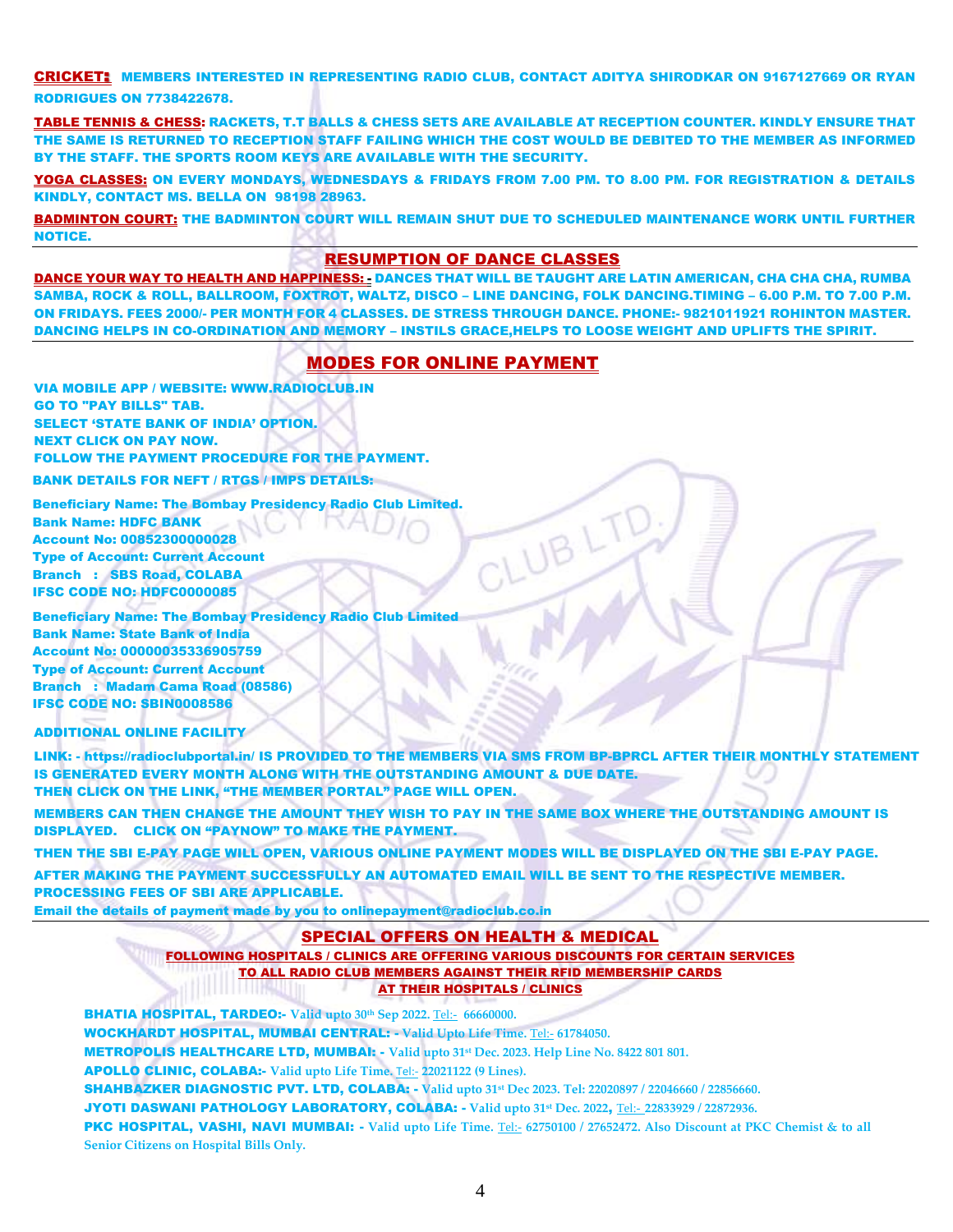#### DR. L.H. HIRANANDANI HOSPITAL, POWAI: - **Valid upto 31st Dec. 2023.** [Tel:-](tel:-) **25763500 / 71023500.**

JAIN'S HEALTH CARE CENTRE, CRAWFORD MARKET: **- Valid upto 31st Dec, 2022. Tel.: 7399228181 / 22626089 / 49603217/ Helpline No.: 9619421962 / Emergency No.: 9323126547.** 

THE DENTAL STUDIO, NEAR METRO CINEMA: **- Valid upto 31st Dec, 2022. Tel.: 9619654089 / 35964056.**

FORTIS S.L. RAHEJA HOSPITAL, MAHIM (W)**:- Valid Upto 31st Dec. 2022. Tel: - 66529999.** 

MICROCRAFT PATHOLOGY LLP, MUMBAI CENTRAL: - **Valid upto 29th Feb. 2024. Tel. No.: 8928152757/ 9619794311.** LUPIN DIAGNOSTICS, PRINCESS STREET:- **Valid upto 31st Dec. 2022. Tel No:- 9833782193/ 9619421962.** 

#### **PLEASE TELEPHONE THE CONCERNED HOSPITALS / CLINICS FOR VARIOUS DISCOUNTS**

### TIE-UP WITH VARIOUS HOSPITALS FOR DEPOSIT FREE ADMISSION HOSPITALVALID UPTO TEL. NOS. **1. Bombay Hospital – Marine Lines 31/12/2024 22067676 2. Bhatia Hospital – Tardeo 30/09/2022 66660000 3. Saifee Hospital – Charni Road Life Time 67570111 4. Jaslok Hospital – Peddar Road Life Time 66573333 5. P.K.C. Hospital – Vashi, Navi Mumbai Life Time 62750100 / 27652472 6. Wockhardt Hospital – Mumbai Central Life Time 61784050 7. Sir H.N. Reliance Foundation Hospital, Prarthana Samaj Life Time 61305001 / 2 8. Dr. L. H. Hiranandani Hospital, Powai 31.12.2023 25763500 / 71023500**

**9. Fortis S.L. Raheja Hospital, Mahim (W) 31.12.2022 66529999**

DEPOSIT FREE ADMISSION ON PRODUCTION OF YOUR RADIO CLUB RFID MEMBERSHIP CARD. MEMBERS WILL HAVE TO PAY THE DEPOSIT AS PER THE DIRECTIONS OF THE CONCERNED HOSPITALS. PLEASE TELEPHONE THE CONCERNED HOSPITALS FOR DETAILS.

# NEWS WE CAN USE

KINDLY ASK SERVICE STAFF FOR THE SEVERAL BAR PROMOTIONS.

PIZZAS: AVAILABLE FROM 1.00 PM. TO 10.00 PM.

SUGARCANE JUICE: TO BEAT THE HEAT SUGARCANE JUICE NOW AVAILABLE TO KEEP YOU COOL THROUGH THE DAY.

TANDYS SANDWICH ICECREAM: DAILY FROM 11AM TO 11PM. EXCITING FLAVOURS LIKE VANILLA BEAN, RASPBERRY ROSE, KACHI KERI, MINT CHOCO CHIP, WALNUT PRALINE, SALTED CARAMEL AND MANY MORE.

#### DAY SPECIALS ARE BACK: Check with the Service Staff for the Menu

HOME DELIVERY: HOME DELIVERY ORDERS CAN BE PLACED VIA WHATSAPP ONLY ON 8879781108. HOME DELIVERY ORDER TIMINGS LUNCH 12:30 PM TO 3:00 PM AND DINNER 6:30 PM TO 10:30 PM.

### FREE WI–FI:

 MEMBERS WHOSE MOBILE NO. IS REGISTERED WITH THE CLUB AND HAVE NOT COLLECTED THEIR PASSWORDS ARE REQUESTED TO COLLECT IT FROM NILESH YADAV/ YOGESH PADWAL AT THE ADMIN OFFICE.

# RADIO PATISSERIE IS BACK

HINT OF VANILLA A PATISSERIE BY KIMAYA KITCHEN & CO.

BRINGS A WIDE RANGE OF PREMIUM PRODUCTS LIKE CHEESECAKE, TARTS, BROWNIES, MOUSSE, ETC. MEMBERS ARE REQUESTED TO ORDER THEIR CAKES FROM THE RADIO PATISSERIE. COME SATISFY YOUR SWEET TOOTH.

AIR CONDITIONED FACILITY THE HARBOUR VIEW ANNEXE IS KEPT OPEN UNTIL FURTHER NOTICE, FOR ALL THE MEMBERS WISHING TO HAVE SNACKS, LIGHT REFRESHMENTS, TEA, ETC. IN AIR CONDITIONED COMFORT FROM 8.00A.M. TO 12.30 P.M. & 3.30 P.M. TO 6.00 P.M. THE ENTRANCE TO THE HARBOUR VIEW ANNEXE WILL BE FROM THE PATIO DURING THE ABOVE MENTIONED TIMINGS.

REDUCED RESIDENTIAL ROOM RATES FROM 1ST JUNE 2022 TO 30TH SEPTEMBER 2022: MEMBERS ₹ 3,000/- PLUS TAXES AS APPLICABLE. MEMBER'S GUEST ₹ 3,450/- PLUS TAXES AS APPLICABLE.

RADIO TURF: FOR EVENTS SUCH AS BIRTHDAY, POOL, MASTER CHEF, SPORTS, CARNIVAL, NURF WARS, PRE WED WAR, ACTIVITIES & KITTY PARTY AND FOR OTHER THEME PARTIES AT THE RADIO TURF CONTACT ON 9004894367.

MEMBERS WHO WISH TO AVAIL OF VALET CAR PARKING SERVICES MUST HAVE RADIO CLUB'S CAR STICKERS ON THEIR CAR'S WINDSHEILD. LATEST BY MON. 16TH MAY 2022, NO MEMBER WITHOUT CAR STICKER ON THEIR CAR'S WINDSHIELD WILL BE PERMITTED TO AVAIL OF THE VALET CAR PARKING SERVICES. MEMBERS CAN COLLECT THEIR CAR STICKER FROM THE ADMIN OFFICE BY SUBMITTING THEIR CAR REGISTRATION XEROX COPY.